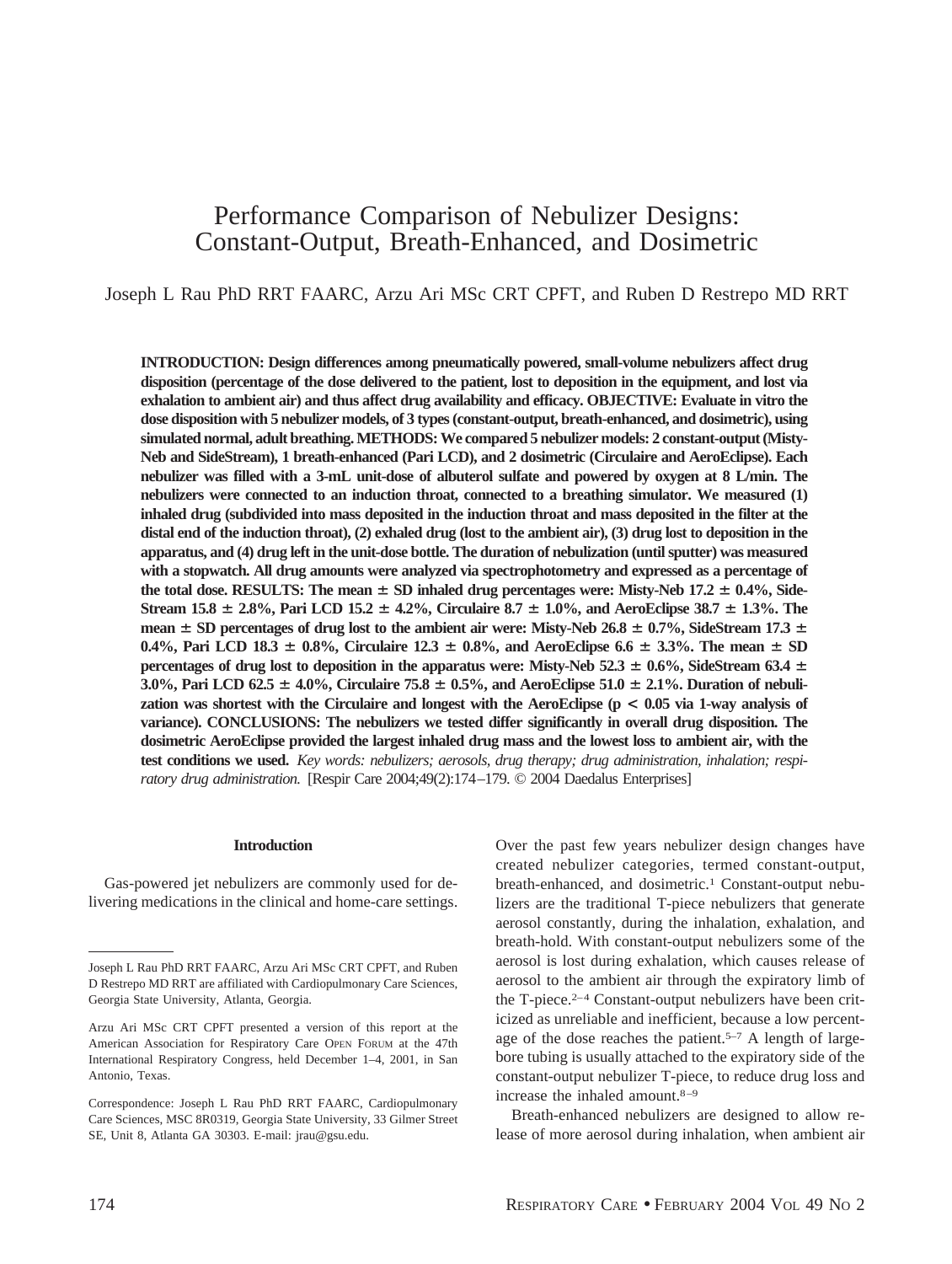is drawn through the nebulizer.9 During exhalation, gas flow through the nebulizer falls back to the power-gas flow only, exhaled gas is routed out the expiratory valve in the mouthpiece, and aerosol is contained in the nebulizer chamber. Examples of breath-enhanced nebulizers include Pari LC Plus and Pari LCD. Coates et al<sup>10</sup> and Dennis<sup>11</sup> found better drug output with breath-enhanced nebulizers.

Dosimetric nebulizers release aerosol only during inhalation.<sup>1</sup> The Circulaire represented an early attempt to convert a constant-output nebulizer to a dosimetric device, by attachment of a storage bag with a 1-way valve in the mouthpiece connector.12,13 A recently introduced nebulizer, the AeroEclipse, has a breath-actuated valve that triggers aerosol generation only during inhalation, eliminating the need for a storage bag or reservoir.

Theoretically, both breath-enhanced and dosimetric nebulizers would have reduced or no aerosol loss during exhalation. However, although there may be reduced exhalation loss of aerosol, does the emitted drug amount in fact increase, or is there a shift in the location of lost aerosol, from exhaled/ambient to device? With the Circulaire does the storage of aerosol increase or decrease the inhaled drug? We found no studies of all 3 categories of nebulizer, including the Circulaire, using the same set of realistic breathing conditions14 and that characterized the total drug disposition, including emitted drug, device loss, and exhaled/ambient drug loss. The purpose of the present study was to evaluate in vitro the total drug disposition of constant-output, breath-enhanced, and dosimetric nebulizers, using simulated normal adult breathing.

# **Methods**

## **Study Design**

The nebulizer brands tested were AirLife Misty-Neb (Allegiance Healthcare, McGaw Park, Illinois), AirLife SideStream (Allegiance Healthcare, McGaw Park, Illinois), Circulaire (Westmed, Tucson, Arizona), Pari LCD (PARI Respiratory Equipment, Monterey, California), and Aero-Eclipse (Monaghan Medical, Plattsburgh, New York). The Misty-Neb and SideStream are traditional constant-output nebulizers. The Pari LCD is a breath-enhanced nebulizer. The Circulaire and AeroEclipse were considered dosimetric devices, based on Dennis's definition.1 The Circulaire was tested with the supplied nebulizer. Figure 1 shows the principle of operation of each nebulizer brand tested.

Three of each of the 5 nebulizer brands were tested, using a simulated normal adult breathing pattern. Each device nebulized a unit-dose of albuterol sulfate solution, 2.5-mg base equivalent (Proventil, Schering, Kenilworth, New Jersey), with a 3 mL total fill volume. No additional diluent was added to any nebulizer. All the nebulizers were powered by 50-psi oxygen at 8 L/min.

# **Lung Model**

The nebulizers were connected to a breathing simulator (Series 1101, Hans Rudolph, Kansas City, Missouri), which provides a complete breathing cycle with both inhalation and exhalation phases. Tidal volume was set at 600 mL, inhalation flow at 30 L/min, and respiratory rate at 12 breaths/min, giving a 1:3 inspiratory-expiratory ratio. Figure 2 shows the equipment configuration. An induction port (throat) (Thermo Andersen, Franklin, Massachusetts), as described in the United States Pharmacopeia (USP) for use with cascade impactor testing,15 was placed between the nebulizer outlet and the breathing simulator. The throat, which has a diameter of approximately 19 mm and a right angle, was used as a simple geometric analogue of the upper airway, to allow inertial impaction of larger aerosol particles. This allowed a standardized basis for comparison of inhaled aerosol from each nebulizer tested. A filter (2-way nonconductive anesthesia filter, Baxter Healthcare, Deerfield, Illinois) was attached to the distal end of the throat, between the throat and the breathing simulator. We defined the total inhaled drug mass as the amount in the throat plus the filter.

In cascade impactor testing the throat is placed vertically, but in our experiments the throat was placed horizontally to prevent the inhalation filter from collecting drug that might condense on the throat wall and then drip onto the inhalation filter. The mouthpieces were removed from the 2 constant-output nebulizers (Misty-Neb and Side-Stream) and the T-piece was connected directly to the throat and the breathing simulator. A 15-cm length of large-bore corrugated tubing, as supplied by the nebulizer manufacturer, was attached to the exhalation outlet of the T-piece, and exhaled drug was collected by a filter at the end of the tubing (see Fig. 2).

The breath-enhanced Pari LCD, which is a disposable unit, has a nonvalved opening at the top of the chamber and open exhalation ports in the mouthpiece (see Fig. 1). With the Pari LCD we placed exhalation filters at the chamber top and at the outlet of a T-piece, which replaced the mouthpiece (see Fig. 2). The Circulaire contains a 1-way valve in the nebulizer T-piece, which directs aerosol toward the mouth. There is also an exhalation port with a size-adjustable opening between the 1-way inspiratory valve and the mouthpiece (see Fig. 1). An exhalation filter was attached to the exhalation port, with maximum opening; the T-piece assembly, without the mouthpiece, was attached to the throat and breathing simulator (see Fig. 2). The Aero-Eclipse has a 1-way exhalation flapper valve integrated into the mouthpiece assembly. An inhalation flow of approximately 6 L/min causes the spring-loaded valve to engage and generate aerosol (see Fig. 1). The mouthpiece was replaced with a Tpiece, and an outwardly directed 1-way valve was added to the exhalation outlet of the T-piece so that inhalation flow came from the nebulizer and allowed breath-actuated triggering of the nebulizer (see Fig. 2).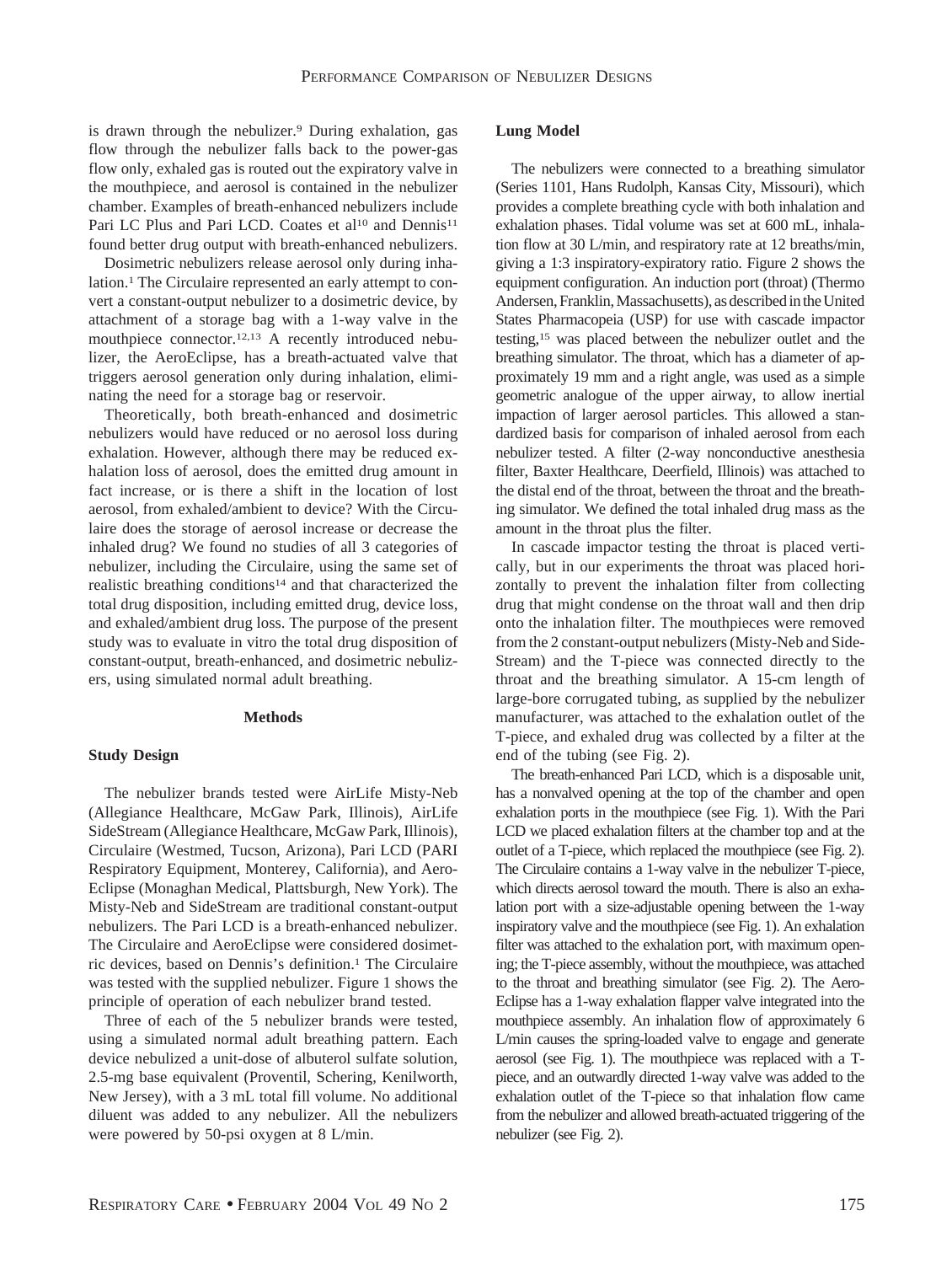

Fig. 1. Functional diagrams of the 5 nebulizer brands tested, illustrating principle of operation and patterns of gas flow during inhalation and exhalation.

# **Measurement of Drug**

In each nebulizer trial the total aerosol drug mass was measured and consisted of the total inhaled drug mass, exhaled/ambient drug loss, and drug lost in the device. We also measured drug remaining in the unit-dose bottle. The total inhaled drug mass was divided into drug collected in the throat and drug from the collecting filter attached to the throat outlet. Exhaled drug was collected on a filter attached to the exhalation outlet of the nebulizer. The drug remaining in the nebulizer apparatus (including adapters, T-piece, and mouthpiece) was collected by washing, and analyzed. Each nebulizer was weighed empty, after filling, and at the end of nebulization, to calculate the volume left, as described by Coates et al.10 Solvent was added to the calculated volume, drug concentration was then determined by spectrophotometry, and the drug mass was calculated. Each nebulizer was operated until the onset of sputter, with no tapping of the nebulizer (as is usually done when administering aerosol to a patient), and the time to sputter was recorded with a stopwatch. All drug amounts were analyzed via spectrophotometry (Beckman Instruments, Fullerton, California), at a wavelength of 276 nm. The solvent was 0.1 molar normal hydrochloric acid (JT Baker Company, Phillipsburg, New Jersey). Collecting filters were washed for 1 min with gentle agitation. Longer washing did not yield additional drug. Measurements with 2 filters in series verified that no drug was lost through the first filter. The spectrophotometer was calibrated prior to trials, using a holmium oxide filter (Beckman Instruments, Fullerton, California) to determine wavelength accuracy, and set to zero using the solvent alone before each analysis. A regression curve and prediction equation were developed from serial dilutions of known albuterol sulfate solution (Sigma, St Louis, Missouri). Concentrations of sample solutions, and thereby drug amounts of albuterol, were calculated from this known concentration/absorbance relationship.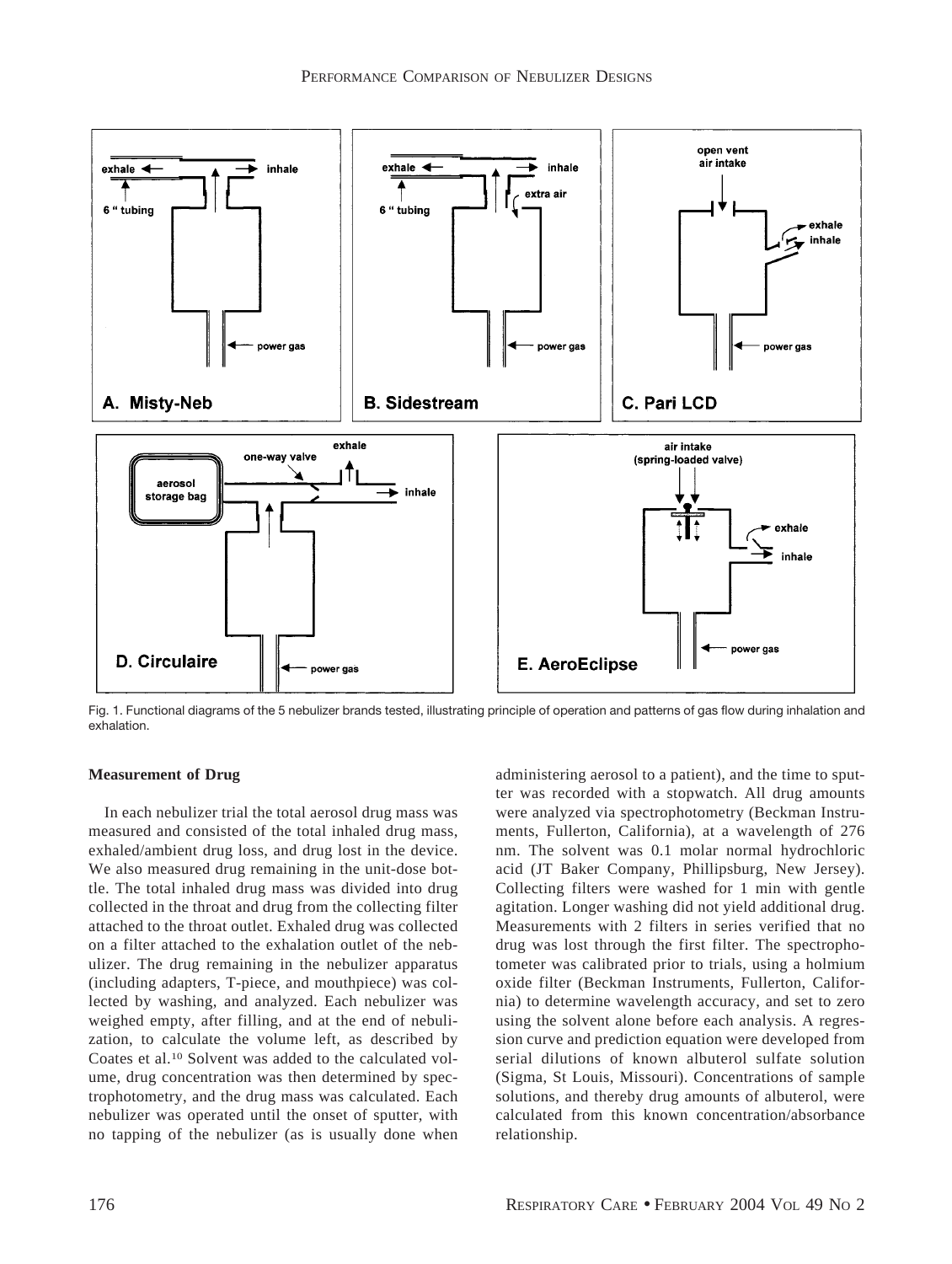

Fig. 2. Setup for nebulizer performance testing. Right Panel: Configuration for the constant-output nebulizers (Misty-Neb and SideStream). Left Panels: Configurations for the Pari LCD, Circulaire, and AeroEclipse. NEB = nebulizer. Tee  $=$  T-piece.

#### **Data Analysis**

Means and standard deviations were calculated for each component of the total drug mass and for time of nebulization. Differences between the total inhaled mass and the inhalation-filter mass (ie, total inhaled drug minus drug deposited in the throat) were compared with 1-way analysis of variance. Differences were considered statistically significant when  $p < 0.05$ . Multiple follow-up comparisons to identify differences among nebulizers were performed using Scheffe´'s *S* method.16 All statistical calculations were performed using commercially available software (SYSTAT 7.0, SPSS, Chicago, Illinois).

### **Results**

Table 1 shows the dose disposition results, expressed as percentages of total drug recovered from the throat, inhalation filter, exhalation filter, nebulizer apparatus, and drug remaining in the unit-dose bottle. The mean  $\pm$  SD total drug mass of albuterol sulfate recovered from all sources and expressed as the base was  $2.56 \pm 0.09$  mg, which corresponds well to the 2.5-mg nominal dose of the unitdose albuterol nebulizer solution we used.

The percentage of total inhaled drug mass differed significantly (by 1-way analysis of variance) among the 5 nebulizer brands tested ( $p = 0.0001$ ). Table 1 shows which groups of individual brands did not significantly differ from each other (homogeneous subsets), based on follow-up comparisons. The total inhaled drug obtained from the constant-output nebulizers, Misty-Neb and SideStream, was similar to that from the breath-enhanced Pari LCD, ranging from 15% to 17%. The 2 nebulizers considered dosimetric (Circulaire and AeroEclipse) differed from each other, and the Circulaire differed from the Misty-Neb. The inhaled drug mass from the Circulaire was approximately half that of the constant-output and breath-enhanced nebulizers, whereas the inhaled mass of the AeroEclipse was about 2.5 times greater than the constant-output and breathenhanced nebulizers.

The inhalation filter mass differed significantly (by 1-way analysis of variance) among the 5 nebulizer brands  $(p = 0.0001)$ . Table 1 shows groups of brands that did not significantly differ from each other, based on follow-up comparisons. The dosimetric nebulizers (Circulaire and AeroEclipse) had the least exhaled drug loss: approximately 7–12%. The duration of nebulization also differed significantly among the nebulizers ( $p = 0.0001$ ).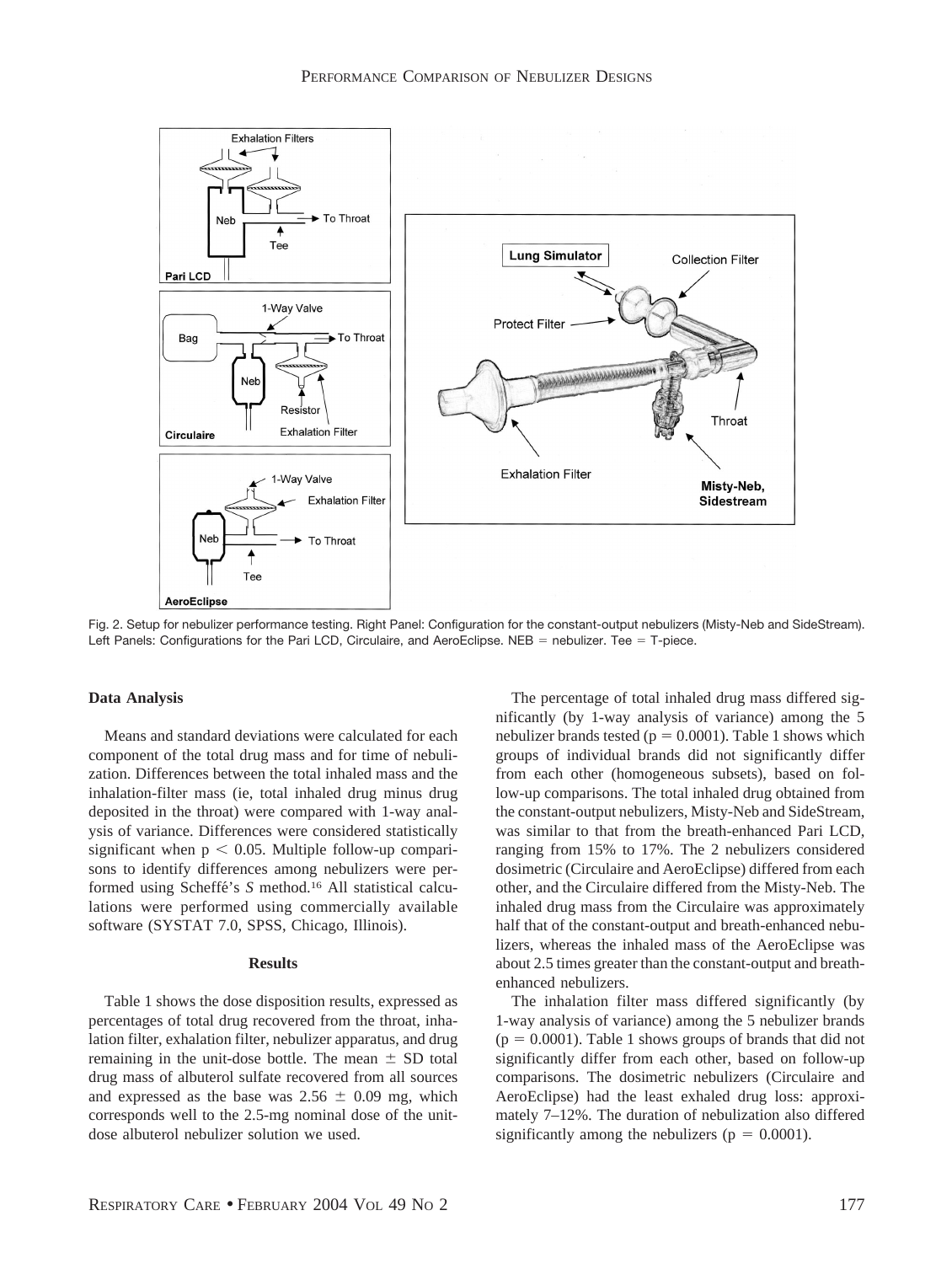|                                      | Misty-Neb         | SideStream                  | Pari LCD                    | Circulaire     | AeroEclipse    |
|--------------------------------------|-------------------|-----------------------------|-----------------------------|----------------|----------------|
| Total inhaled (%)                    | $17.2 \pm 0.4$ †  | $15.8 \pm 2.8$ † $\ddagger$ | $15.2 \pm 4.2$ † $\ddagger$ | $8.7 \pm 1.01$ | $38.7 \pm 1.3$ |
| Inhalation filter (%)                | $14.4 \pm 0.5$ †§ | $14.7 \pm 2.7$              | $13.3 \pm 4.2$ †§           | $7.4 \pm 1.08$ | $34.2 \pm 1.3$ |
| Exhaled to ambient $(\%)$            | $26.8 \pm 0.7$    | $17.3 \pm 0.4$              | $18.3 \pm 0.8$              | $12.3 \pm 0.8$ | $6.6 \pm 3.1$  |
| Deposited in nebulizer apparatus (%) | $52.3 \pm 0.6$    | $63.4 \pm 3.0$              | $62.5 \pm 4.0$              | $75.8 \pm 0.5$ | $51.0 \pm 2.1$ |
| Remained in unit-dose bottle (%)     | $3.7 \pm 1.1$     | $3.6 \pm 0.5$               | $4.1 \pm 0.6$               | $3.0 \pm 0.4$  | $3.7 \pm 0.6$  |
| Nebulization time (min)              | $11.9 \pm 0.3$    | $9.5 \pm 0.1$               | $8.4 \pm 1.2$               | $7.0 \pm 0.5$  | $14.4 \pm 1.1$ |

Table 1. Aerosol Deposition and Loss, and Nebulization Time With 5 Nebulizer Brands\*

\*The percent values represent percent of total dose. The inhalation filter percentage is a subset of the total inhaled percentage: specifically, the inhalation filter percentage equals the total inhaled minus the amount deposited in the throat. Subsets of nebulizer brands with no significant differences (p < 0.05) based on follow-up comparisons are indicated for total inhaled percentage and inhalation filter percentage. Nebulization time was until sputter.

†No significant difference between Misty-Neb, SideStream, and Pari LCD

‡No significant difference between SideStream, Pari LCD, and Circulaire

§No significant difference between Misty-Neb, Pari LCD, and Circulaire

#### **Discussion**

The focus of the present study was to measure drug disposition with different nebulizer design categories tested under the same conditions. We found differences among the nebulizers in total inhaled mass of aerosolized bronchodilator and in the location and amounts of aerosol drug lost to ambient air and to the nebulizer apparatus. Though the total inhaled drug mass was similar for the constantoutput (Misty-Neb and SideStream) and the breathenhanced (Pari LCD) nebulizers, the 2 dosimetric nebulizers differed in opposite directions. The Circulaire had the lowest and the AeroEclipse the highest inhaled mass of all the devices tested. We hypothesize that greater apparatus drug loss in the Circulaire's bag storage system accounts for the smaller inhaled mass. With the AeroEclipse the apparatus drug loss was similar to the Misty-Neb, but inhalation-only aerosol generation shifted aerosol from exhaled to inhaled. Both the Circulaire and the AeroEclipse lost less to the ambient air, as expected, based on their design and function. The Circulaire contains aerosol during the exhalation phase, and the AeroEclipse's breathactuation limits aerosol generation to the inhalation phase. With breath-actuation, exhaled/ambient loss from the Aero-Eclipse was half that of the Circulaire.

We could find only 1 study, in the form of an abstract, by Hess et al, that tested the same nebulizers under a uniform set of breathing variables to allow direct comparison of nebulizer performance.17 Their study measured total nebulizer output of albuterol and calculated fine particle mass from particle size measurements. They did not measure exhaled or nebulizer apparatus drug loss. The fine particle mass output was greatest with the AeroEclipse and least with the Circulaire. The Pari LCD, SideStream, and Misty-Neb were intermediate between the AeroEclipse and Circulaire. That is the same order of output found in our study for total inhaled mass and for inhalation filter mass (total inhaled mass minus throat loss).

Other studies have measured drug output from one or several of the nebulizers tested in our study, using various breathing conditions. Our measurements of inhaled drug mass from the constant-output SideStream agree well with Dennis's in vitro research on the SideStream.11 Devadason et al measured inhaled drug mass from a Pari LC, using volunteers and filter collection at the mouth.<sup>9</sup> They found 19% for the total inhaled drug, which is higher than the 15% in our study of the Pari LCD with simulated breathing. That difference may be due to design differences among Pari models, notably between the Pari LC Plus, a nondisposable, reusable unit, and the Pari LCD, a disposable unit. The Pari LC Plus has a 1-way valve in the top of the nebulizer chamber, which allows ambient air to be entrained during inhalation, with no loss of aerosol on exhalation. The LCD has a simple opening with no valve in the top of the nebulizer chamber, and we observed visible loss of a small amount of aerosol through that opening during exhalation. The Pari LC Plus also has a 1-way flapper valve in the mouthpiece, whereas the Pari LCD has simple nonvalved openings on either side of the mouthpiece. Design differences may also account for the difference in exhaled loss between our study (18%) and the study by Dennis, who found approximately 11% exhaled loss with the Pari LC Plus.<sup>11</sup>

Inhaled drug from a breath-enhanced nebulizer also increases or decreases as a function of inhalation flow.18 Measuring inhaled mass at a single flow with the Pari LCD, as we did, could be seen as limiting, but our peak inhalation flow corresponded to the highest uniform flow in a study by Knoch et al of the Pari IS-2; this was also the flow that gave the highest emitted drug mass in their study.18 The effect of variable flow or different inhalation waveforms (eg, uniform flow versus a sine waveform) with breath-enhanced nebulizers requires further investigation.

The Circulaire represents an adaptation of a constantoutput nebulizer to create a dosimetric device, if we accept Dennis's definition of dosimetric as a nebulizer that re-